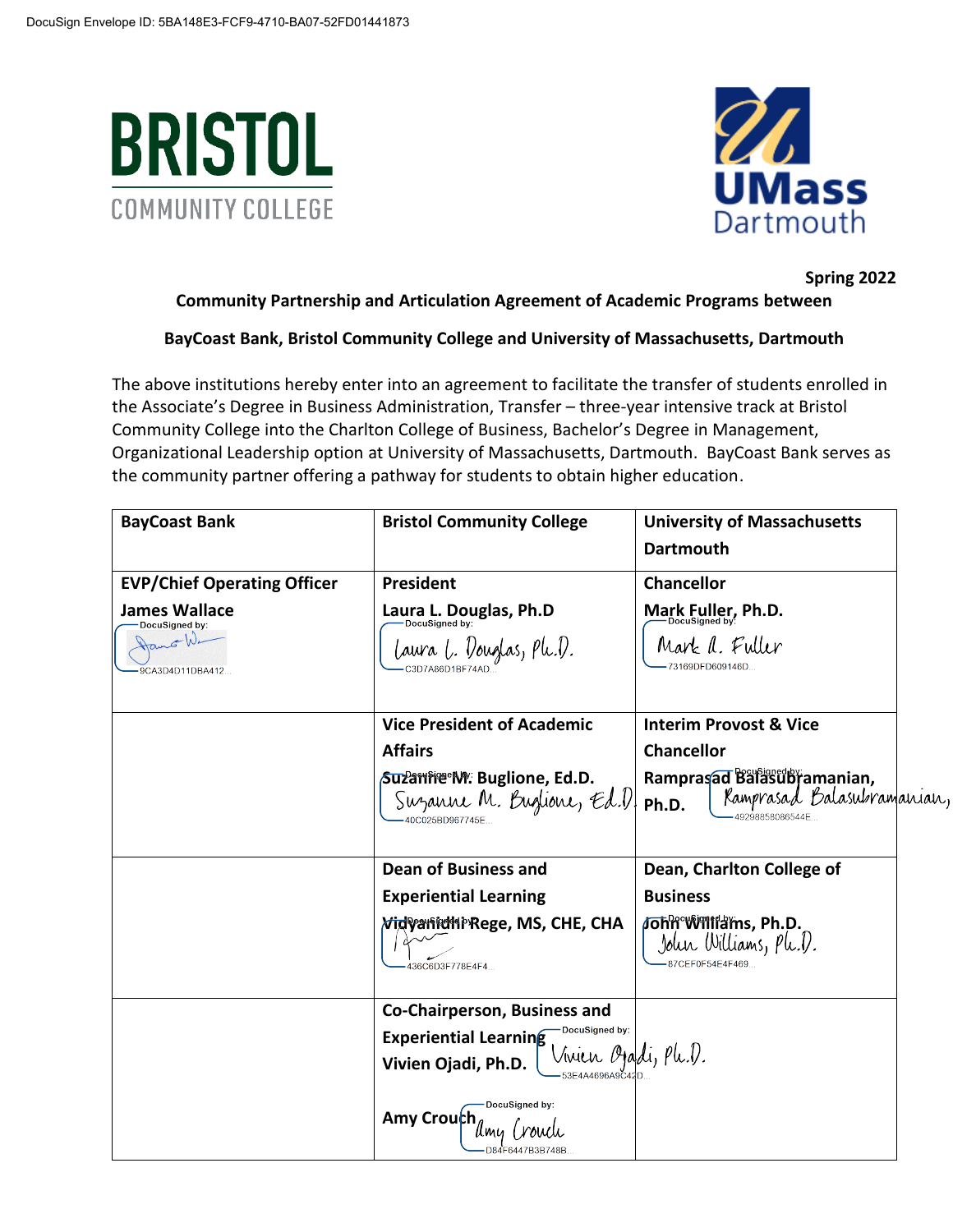### **Objectives:**

1. To help BayCoast Bank attract and retain diverse, local employment candidates to their organization, and help them attain the necessary academic skills from Bristol Community College and the University of Massachusetts, Dartmouth.

2. To promote and facilitate an efficient transition of transfer students between the participating higher education institutions.

3. To provide specific information and guidelines for the BayCoast Scholars transfer students.

4. To encourage academic coordination and cooperation, including curricular reviews, on-site visits, and joint academic advising for BayCoast Scholars attending Bristol Community College and the University of Massachusetts, Dartmouth.

#### **Stipulations:**

1. University of Massachusetts, Dartmouth guarantees acceptance of BayCoast Scholars Bristol Community College students who complete the Associate's Degree with an overall GPA of 2.5, as outlined in this document. All criteria of MassTransfer will apply.

2. BayCoast Bank agrees to provide students with career and academic mentorship and financial guidance.

3. Bristol Community College will notify UMass Dartmouth of the intent to run the cohort and the number of students in the cohort along with the cohorts anticipated completion date at Bristol. Bristol Community College will maintain contact with UMass Dartmouth each semester to include updated numbers of students within the cohort along with confirmation of successful completion of coursework each semester, in accordance with FERPA regulations.

4. Transfer students designated above will not be required to take more than 57 additional credits to receive a baccalaureate degree.

5. It is understood that students transferring to UMass Dartmouth must complete a minimum of 45 credits of work to meet the residency requirement at UMass Dartmouth. At least 30 credits of advanced specialized courses must be completed.

6. While matriculated at Bristol Community College, if a student does not successfully complete one or more of the courses prescribed in this document within said timeframe, the student will no longer be included in the current fast track cohort. The student has the option to design an alternate plan at Bristol Community College to retake the course(s) or the student can apply to UMass Dartmouth's general transfer student population in which they will design a degree plan with an Academic Advisor. In either instance, the student will not be part of the current cohort, but will still have the opportunity to obtain a degree contingent on University eligibility requirements.

7. After registering for the final semester at Bristol Community College, BayCoast Scholars will then apply for admission to UMass Dartmouth. Bristol Community College will take a lead role in getting students to enroll on time. Application fee will be waived and the student will provide UMass Dartmouth with a current transcript for review and acceptance purposes. This application process must be completed within the month of October. 8. After completion of the final semester at Bristol Community College, the student will be responsible for sending an updated transcript to UMass Dartmouth with final grades and degree conferral date of the Associate's Degree.

### **Mutual Responsibilities:**

1. Both institutions agree to maintain current listings of the course equivalencies. This will be the responsibility of the two designated representatives.

2. Bristol Community College and University of Massachusetts, Dartmouth will incorporate a summary of this agreement into official publications and web sites.

- 4. Both institutions agree to approve all marketing materials prior to distribution to the public.
- 3. All institutions agree to support students in navigating the program.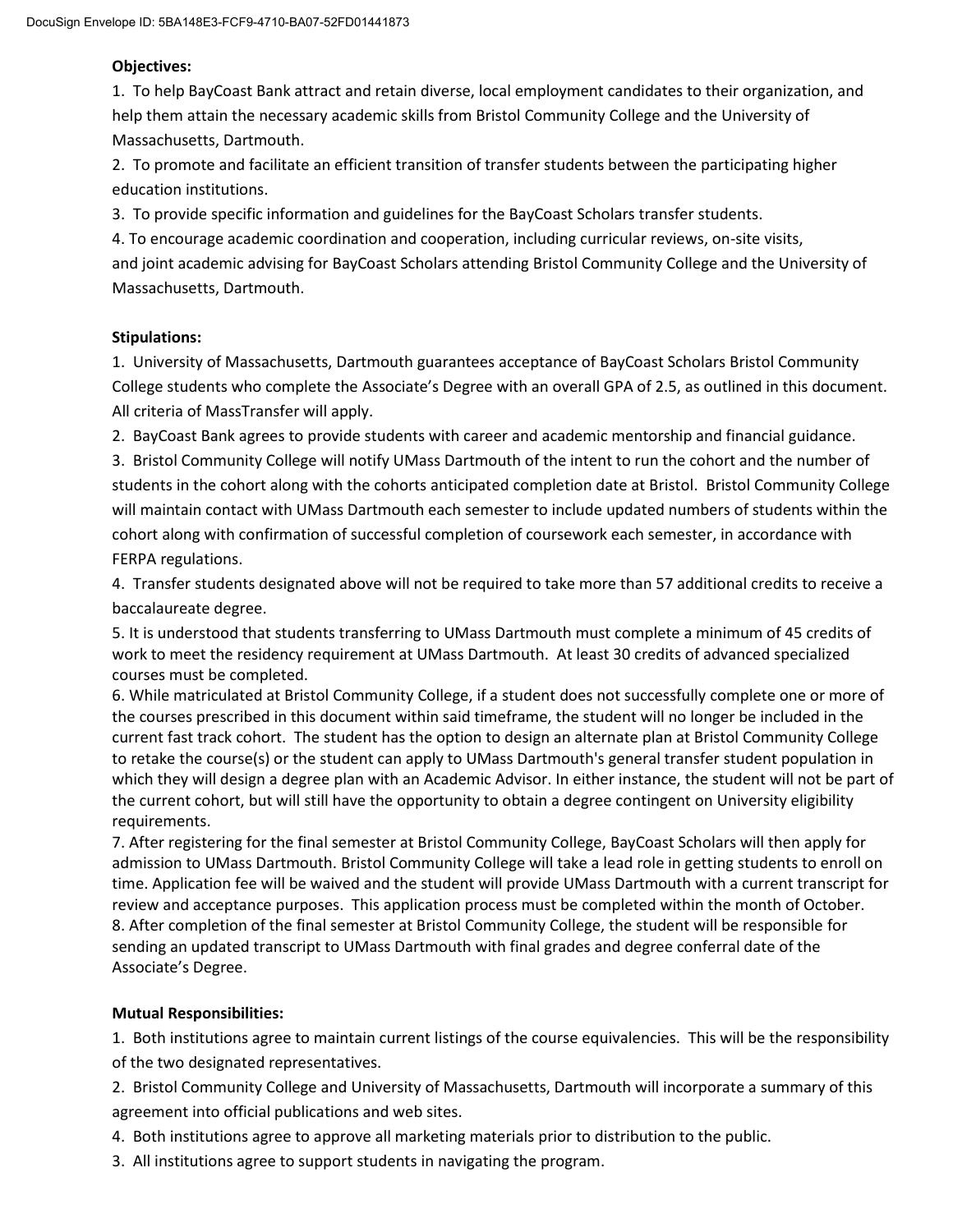#### **Review/Revision:**

1. All institutions will periodically review this agreement. Substantive changes in the courses or program of either institution will require a review of this articulation agreement. Revisions will be implemented with oneyear notice prior to termination of the agreement.

#### **Financial:**

1. Students will be required to complete the Free Application for Federal Student Aid (FAFSA)

### **Articulation Agreement**

# **Institution: Bristol Community College Transfer Institution: University of Massachusetts, Dartmouth Summary of Benefits:**

- Guaranteed acceptance with a minimum G.P.A. of 2.5
- Guaranteed transfer of credits of all courses with a C- or better.
- Students transfer with Junior status with regard to financial aid and registration

| <b>Bristol Program:</b>                 | <b>CR</b>      | <b>UMass-Dartmouth Program:</b>          | <b>CR</b>      |
|-----------------------------------------|----------------|------------------------------------------|----------------|
| <b>Business Administration Transfer</b> |                | <b>Charlton College of Business</b>      |                |
|                                         |                |                                          |                |
| ENG 101 Composition I: College Writing  | 3              | ENL 101 - Critical Reading & Writing I   | 3              |
| ENG 102 Composition II: Writing about   | 3              | ENL 102 - Critical Reading & Writing II  | $\overline{3}$ |
| Lit                                     |                |                                          |                |
| MAN 101 - Prin of Management            | 3              | MGT 201 - Leadership, Teamwork & Coll    | 3              |
| CSS 101 - College Success Seminar       | 1              | CAS 101 - Intro to Arts & Sciences       | $\mathbf{1}$   |
| HST 112 - The West and the World II     | 3              | HST 102 - History of Western Civ II      | 3              |
| ACC 101 - Principles of Accounting I    | $\overline{4}$ | ACT 211 - Principles of Accounting I     | 3              |
| ACC 102 - Principles of Accounting II   | 4              | FRE 800 - Free Elective                  | 3              |
| ACC 257 - Managerial Accounting         | 3              | ACT 212 - Principles of Accounting II    | 3              |
| COM 218 - Business Communications       | 3              | <b>ENL 265 - Business Communications</b> | $\overline{3}$ |
| AST 111 - Intro to Astronomy I          | 4              | PHY 151 - Intro to Astronomy,            | 3              |
|                                         |                | PHY 800 - Physics Elective               | 1              |
| ECN 111 - Prin of Economics - Macro     | 3              | ECO 232 - Prin of Macroeconomics         | $\overline{3}$ |
| MAR 101 - Prin of Marketing             | 3              | MKT 311 - Prin of Marketing              | 3              |
| HST 111 - The West and the World I      | 3              | HST 101 - History of Western Civ I       | 3              |
| CIS 111 - Intro to Bus Info Systems     | 3              | MIS 101 - The Business Organization      | 3              |
| MTH 131 - Elements of College Math      | 3              | MTH 146 - Finite Math                    | 3              |
| MTH 251 - Fund of Business Stats        | 3              | MTH 147 - Fund of Statistics             | 3              |
| MTH 252 - Stats for Decision Making     | 3              | POM 212 - Business Statistics            | 3              |
| ECN 112 - Prin of Economics - Micro     | 3              | ECO 231 - Microeconomics                 | $\overline{3}$ |
| PSY 101 - General Psychology            | 3              | PSY 101 - General Psychology             | 3              |
| AST 112 - Intro to Astronomy II         | $\overline{4}$ | PHY 800 - Physics Elective               | 3              |
|                                         |                | SCI 800 - Science Elective               | 1              |
| BUS 251 - Business Law                  | 3              | MGT 312 - Legal Framework of Bus         | 3              |
| <b>Total Credits</b>                    | 65             | <b>Total Credits</b>                     | 63             |